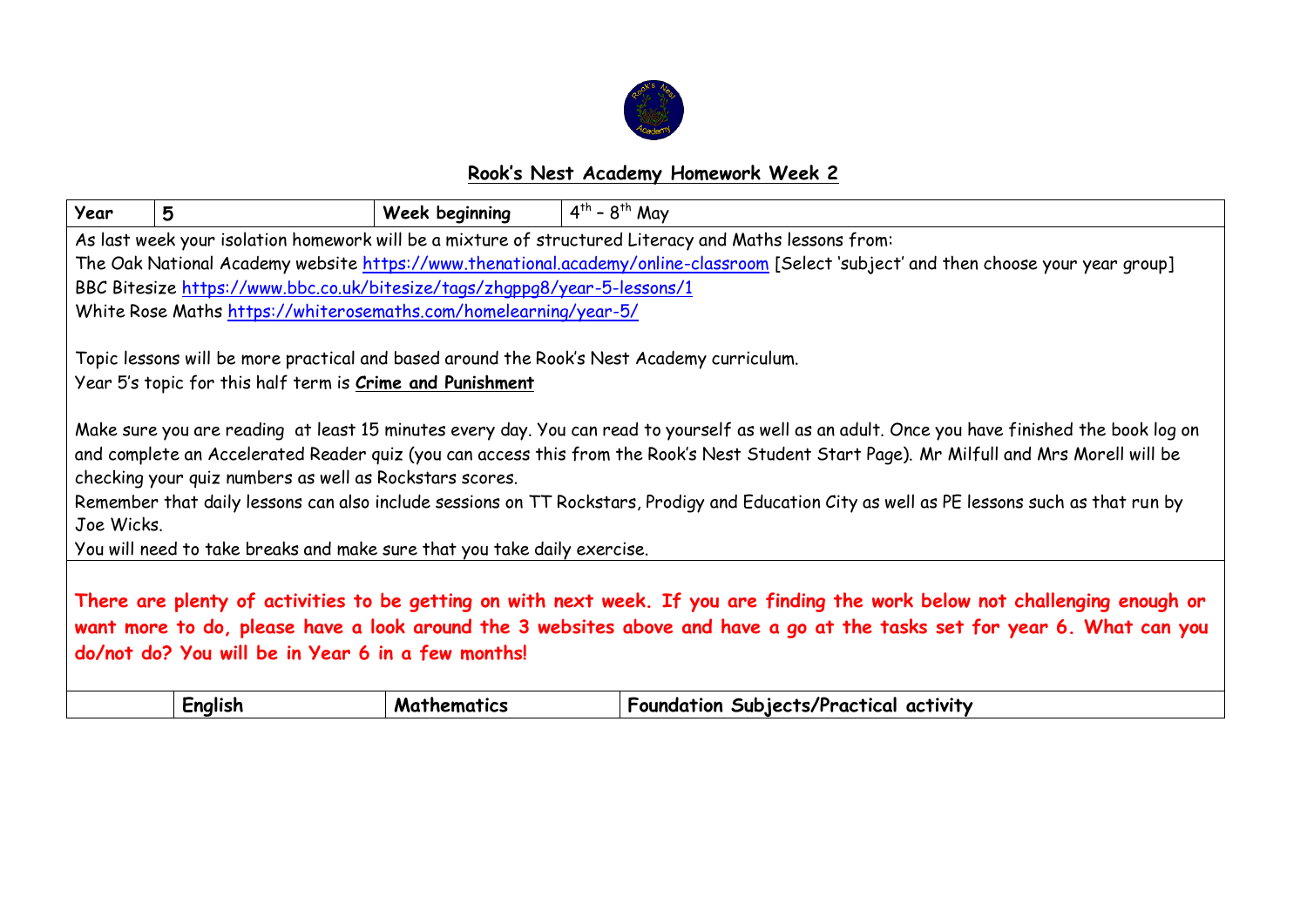| Monday | Character description                                                                                                                                         | In the sixth lesson of the unit,                                                                                                                                                                                                  | <b>Crime and punishment Art</b>                                                                                                                                                                                                                                                                                                                                                                        |  |  |
|--------|---------------------------------------------------------------------------------------------------------------------------------------------------------------|-----------------------------------------------------------------------------------------------------------------------------------------------------------------------------------------------------------------------------------|--------------------------------------------------------------------------------------------------------------------------------------------------------------------------------------------------------------------------------------------------------------------------------------------------------------------------------------------------------------------------------------------------------|--|--|
|        | reading comprehension fact                                                                                                                                    | we will be learning about                                                                                                                                                                                                         | For our crime and punishment topic this term we were going to look at Victorian mug                                                                                                                                                                                                                                                                                                                    |  |  |
|        | retrieval.<br>You will like this it is all<br>about superheroes!<br>https://www.thenational.aca<br>demy/year-<br>5/english/character-<br>description-reading- | reflections. We will be<br>understanding what<br>mathematical reflections are and<br>will learn what a line of<br>reflection is. By the end of this<br>lesson, you will be able to<br>identify how a shape has been<br>reflected. | las. Collins # 1                                                                                                                                                                                                                                                                                                                                                                                       |  |  |
|        | comprehension-fact-<br>retrieval-year-5-wk2-1<br><b>Extension: Follow the link</b>                                                                            | https://www.thenational.acade<br>my/year-5/maths/to-identify-<br>and-describe-reflections-year-<br>$5 - wk^2 - 1$                                                                                                                 | Shots - choose one of these or choose one from the INTERNET - who are they? Howols?                                                                                                                                                                                                                                                                                                                    |  |  |
|        | to:<br>https://www.bbc.co.uk/bite<br>size/taas/zhgppg8/year-<br>lessons/1<br>and complete that days<br>Literacy lesson (4 <sup>th</sup> May)                  | <b>Extension: Follow the link to:</b><br>https://www.bbc.co.uk/bitesize<br>tags/zhgppg8/year-5-/<br>essons/1<br>and complete that days maths<br>lesson (4 <sup>th</sup> May)                                                      | Where do they live? What is their history of crime? What is the crime/crimes they are<br>accused of? What will happen to them? Draw your best detailed portrait of them and<br>then write their history underneath. To be used by any Victorian Policeman who needs to<br>find any extra details about their suspect. These would look brillianlt displayed when we<br>get back to school.             |  |  |
|        |                                                                                                                                                               | ORhttps://wrm-<br>13b48.kxcdn.com/wp-<br>content/uploads/2020/homelear<br>ning/year-5/Lesson-1-Y5-<br>Spring-Block-3-WO6-<br>Rounding-decimals-2019.pdf                                                                           | <b>Science</b> Try BBC Bitesize: Mixing dissolving and separating<br>https://www.bbc.co.uk/bitesize/articles/z6pyvk7<br>Try Y5 lesson 1 of Living things and their environments: Reproduction I flowering<br>plants. There is a lot to do n this including experiments.<br>https://onedrive.live.com/view.aspx?resid=54CF08BDFC25132Bl23345&ithint<br><u>=file%2cpptx&amp;authkey=!AE5r5tsc8xECtIc</u> |  |  |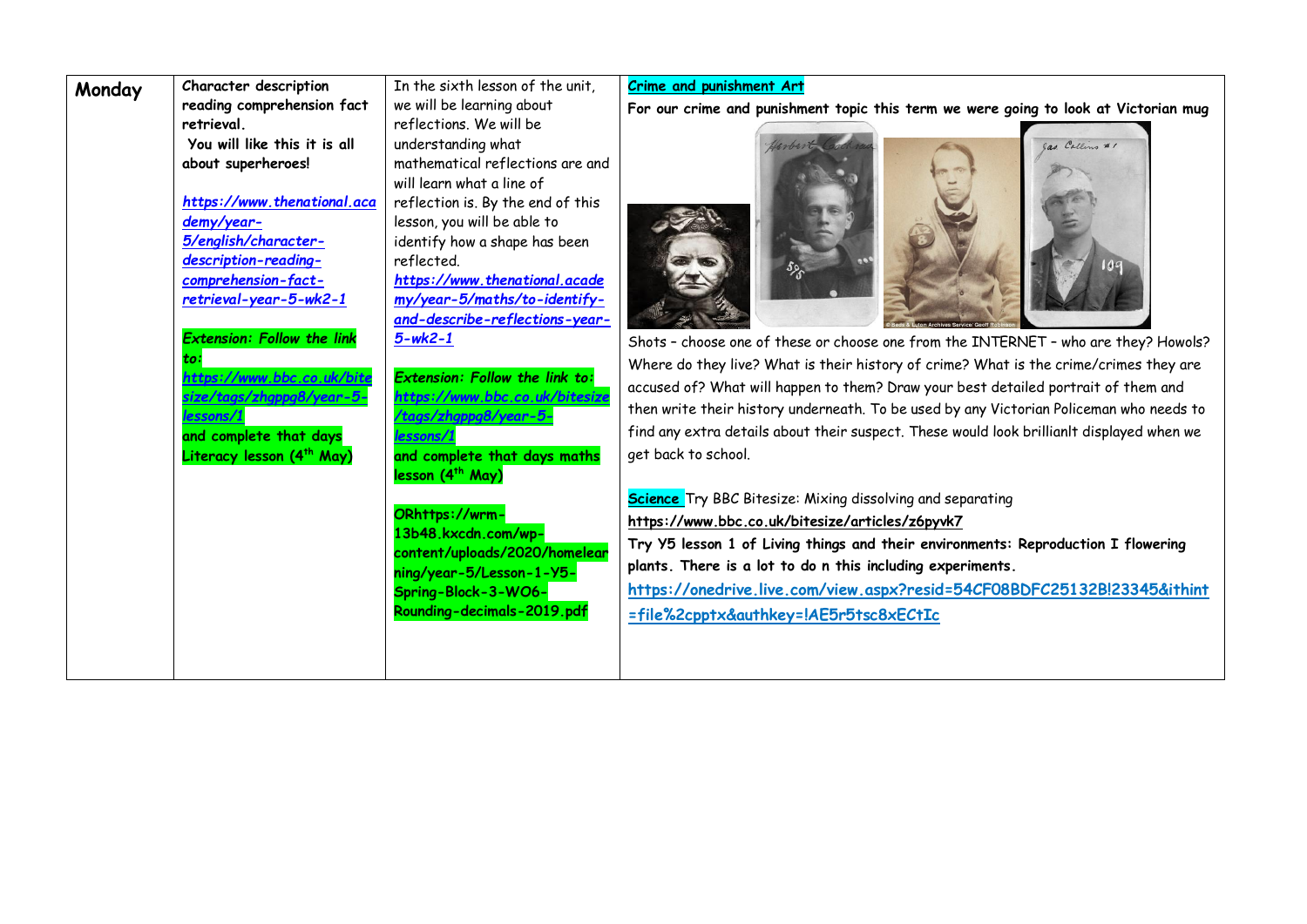| Tuesday       | Character description<br>reading comprehension and<br>word meanings.                                              | Reflections: In the seventh<br>lesson of our unit on<br>transformations, we will                                                                                   | <b>PE</b>                                                                                                                                                                                                                                                  |
|---------------|-------------------------------------------------------------------------------------------------------------------|--------------------------------------------------------------------------------------------------------------------------------------------------------------------|------------------------------------------------------------------------------------------------------------------------------------------------------------------------------------------------------------------------------------------------------------|
|               | https://www.thenational.aca<br>demy/year-                                                                         | continue to explore reflections.<br>We will be focusing on<br>reflecting a shape along a line                                                                      | I love this workout: In the gym https://www.bbc.co.uk/programmes/p04xnc7h<br>Primary Dance KS2: Dance Workshop. In the gym. The moves in this dance sessions<br>focus on an upper body workout - including push-ups - followed by a lower body             |
|               | 5/english/character-<br>description-reading-<br>comprehension-word-<br>meaning-year-5-wk2-2                       | of reflection and using<br>coordinates to describe the<br>shape. You will also have an<br>opportunity to reason about                                              | workout including moves inspired by football training                                                                                                                                                                                                      |
|               | <b>Extension: Follow the link</b><br>to:                                                                          | how and why reflections work.<br>https://www.thenational.acade                                                                                                     | Look at Yorkshire sports Foundation website<br>https://www.yorkshiresport.org/get-<br>active/thisispe/?gclid=EAIaIQobChMInYafrNiN6QIViZntCh3sEARtEAAYASAAEgLObv                                                                                            |
|               | https://www.bbc.co.uk/bite<br>size/tags/zhgppg8/year- <mark>5</mark><br>essons/1                                  | my/year-5/maths/to-describe-<br>reflections-using-coordinates-<br>$year-5-wk2-2$                                                                                   | D_BwE<br>Yorkshire Sport Foundation and leading national organisations are working with<br>Physical Educators from across the country to support parents to teach PE at home.                                                                              |
|               | and complete that days<br>Literacy lesson (5 <sup>th</sup> May)                                                   | Extension: Follow the link to:<br>https://www.bbc.co.uk/bitesize<br>tags/zhgppg8/year-5-                                                                           | #ThisIsPE is one of the resources recommended by the Department for Education to<br>support teachers and parents to deliver physical education during the coronavirus<br>lockdown.                                                                         |
|               |                                                                                                                   | essons/1<br>and complete that days maths<br>lesson (5 <sup>th</sup> May)                                                                                           | A new lesson will be added at 1pm on a Monday, Wednesday and Friday. They'll also<br>be posted on Facebook, Instagram and Twitter, so just find what's best for you                                                                                        |
|               |                                                                                                                   | OR<br>https://wrm-                                                                                                                                                 | <b>Extension and other bits:</b><br>https://www.bbc.co.uk/bitesize/tags/zhqppq8/year-5-lessons/1                                                                                                                                                           |
|               |                                                                                                                   | 13b48.kxcdn.com/wp-<br>content/uploads/2020/homelear<br>ning/year-5/Lesson-2-Y5-<br>Spring-Block-3-WO7-Order-<br>and-compare-decimals-<br>2019.pdf                 | A range of topic lessons can be found here for the week based around<br>music, PSHE, Science, Geography and History. Each lesson is dated with<br>lessons in each different topic subject if you wish to follow that schedule -<br>or do them as you like. |
|               |                                                                                                                   |                                                                                                                                                                    | https://www.thenational.academy/online-classroom/year-5/foundation/#subjects                                                                                                                                                                               |
| Wednesd<br>ay | Identifying features of the<br>text (Character descriptions<br>cont)<br>https://www.thenational.aca<br>demy/year- | To Reflect shapes: In the<br>eighth lesson of this unit, we<br>will be returning to a four-<br>quadrant grid. We will be using<br>the $X$ and $Y$ axes as lines of | Although not particularly relevant to our crime and punishment topic, some<br>interesting stuff!                                                                                                                                                           |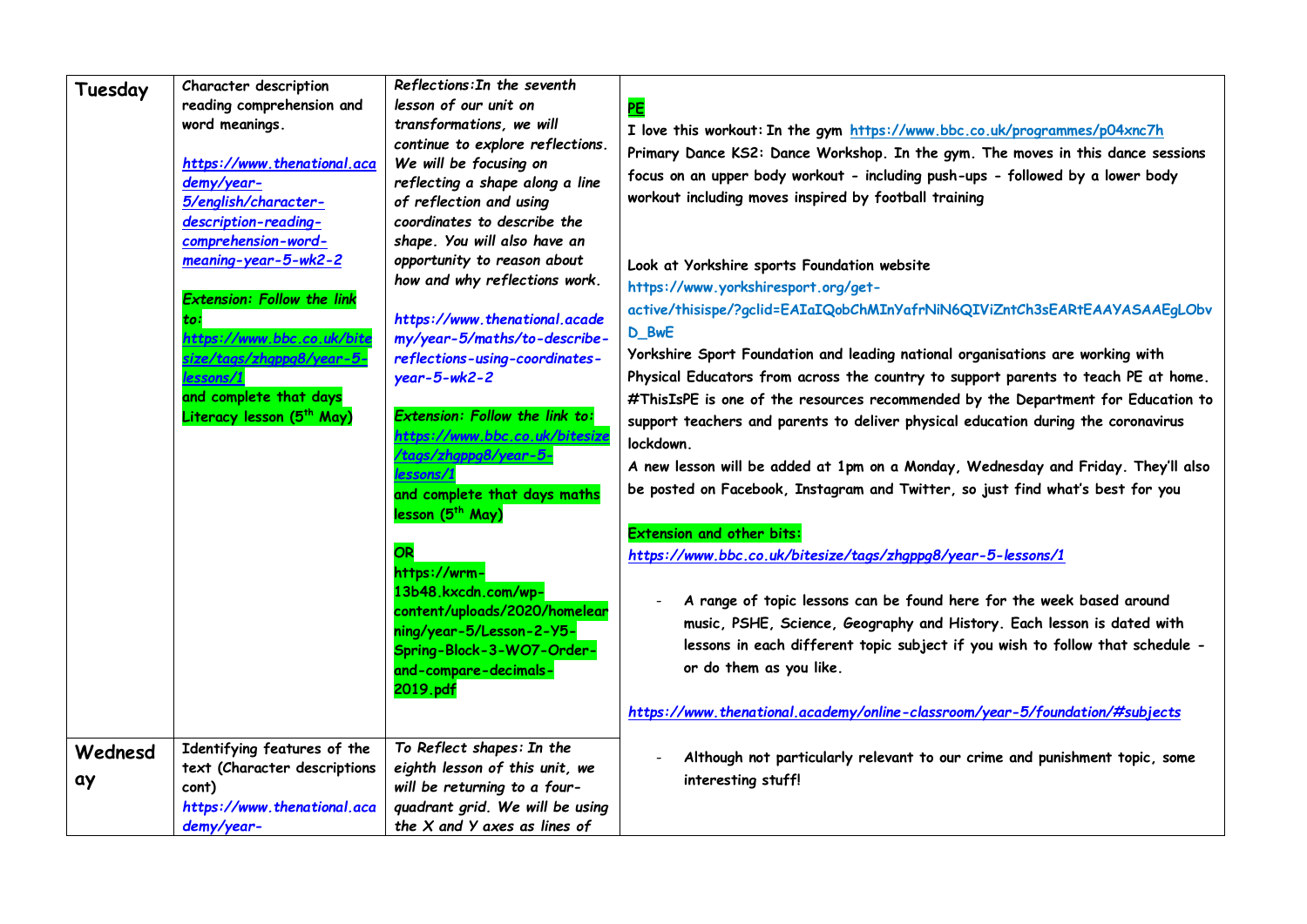|          | 5/english/character-                  | reflection and using coordinates  | Remember get outside into the garden - look at the wildlife. Take Mr Millfull's lead |
|----------|---------------------------------------|-----------------------------------|--------------------------------------------------------------------------------------|
|          | description-identifying-the-          | to describe the reflection that   | and build a big hotel and photograph it.                                             |
|          | features-of-a-text-year-              | has taken place. In addition,     |                                                                                      |
|          | $5 - wk^2 - 3$                        | we will also be creating rules    |                                                                                      |
|          | <b>Extension: Follow the link</b>     | to help us reflect shapes more    |                                                                                      |
|          | to:                                   | easily.                           |                                                                                      |
|          | https://www.bbc.co.uk/bite            | https://www.thenational.acade     |                                                                                      |
|          | size/tags/zhgppg8/year-5-             | my/year-5/maths/to-reflect-       |                                                                                      |
|          | lessons/1                             | shapes-along-axes-year-5-         |                                                                                      |
|          | and complete that days                | $wk2-3$                           |                                                                                      |
|          | Literacy lesson (6 <sup>th</sup> May) |                                   |                                                                                      |
|          |                                       |                                   |                                                                                      |
|          |                                       | Extension: Follow the link to:    |                                                                                      |
|          |                                       | https://www.bbc.co.uk/bitesize    |                                                                                      |
|          |                                       | <mark>tags/zhgppg8/year-5-</mark> |                                                                                      |
|          |                                       | lessons/1                         |                                                                                      |
|          |                                       | and complete that days maths      |                                                                                      |
|          |                                       | lesson (6 <sup>th</sup> May)      |                                                                                      |
|          |                                       | OR                                |                                                                                      |
|          |                                       | https://wrm-                      |                                                                                      |
|          |                                       | 13b48.kxcdn.com/wp-               |                                                                                      |
|          |                                       | content/uploads/2020/homelear     |                                                                                      |
|          |                                       | ning/year-5/Lesson-3-Y5-          |                                                                                      |
|          |                                       | Spring-Block-3-WO8-               |                                                                                      |
|          |                                       | Understand-percentages-           |                                                                                      |
|          |                                       | 2019.pdf                          |                                                                                      |
|          |                                       |                                   |                                                                                      |
| Thursday | Using relative clauses with           | To reason about reflection: In    |                                                                                      |
|          | character descriptions.               | the penultimate lesson of this    |                                                                                      |
|          |                                       | unit, we will continue our study  |                                                                                      |
|          | https://www.thenational.aca           | of reflections. Yesterday, we     |                                                                                      |
|          | demy/year-                            | worked on creating                |                                                                                      |
|          | 5/english/character-                  | generalisations about             |                                                                                      |
|          | description-spag-focus-               | reflections along the $X$ and $Y$ |                                                                                      |
|          | relative-clause-year-5-               | axes and today we will be using   |                                                                                      |
|          | $wk2-4$                               | those generalisations to reflect  |                                                                                      |
|          | <b>Extension: Follow the link</b>     | shapes using just one             |                                                                                      |
|          | to:                                   | coordinate                        |                                                                                      |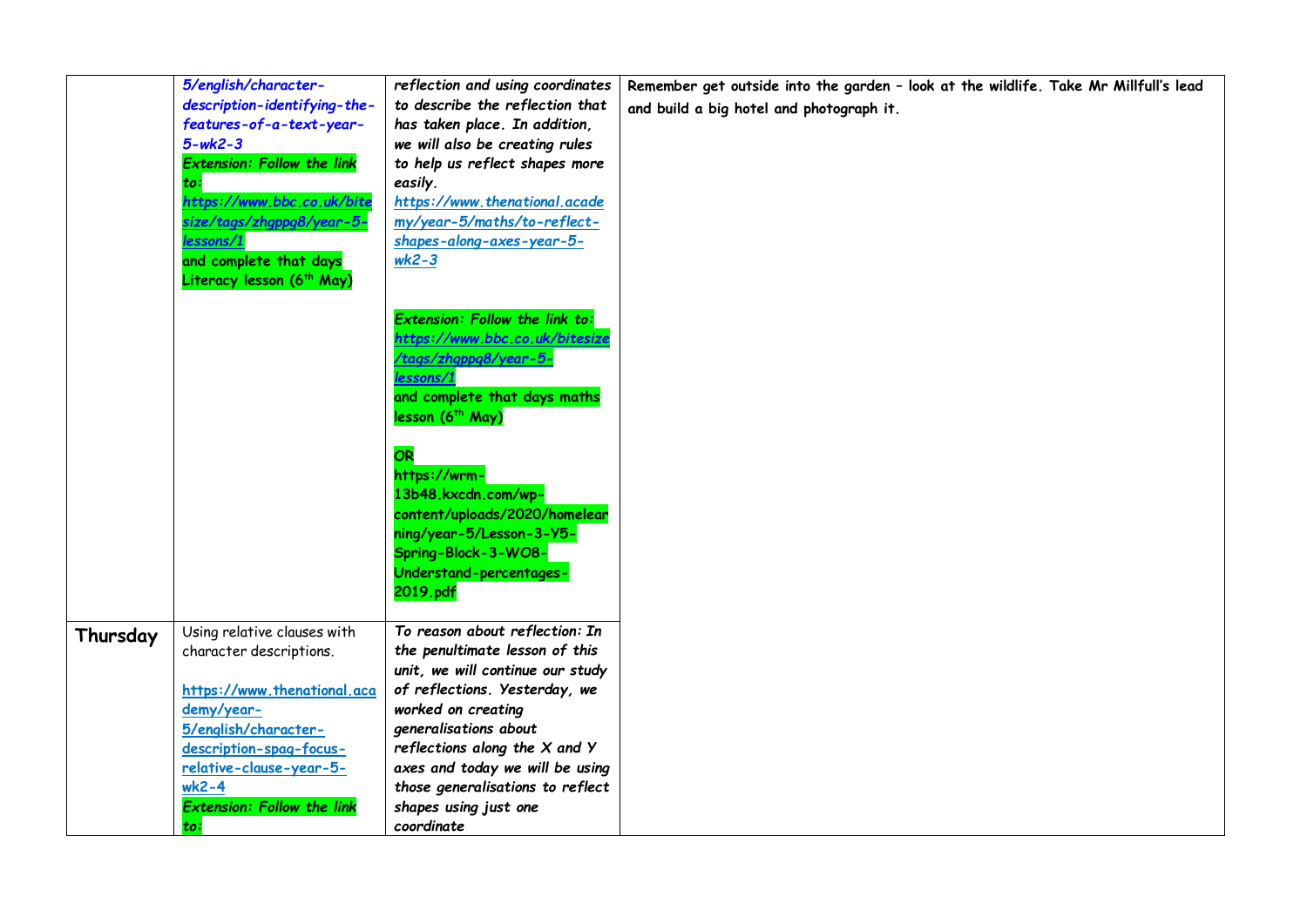|        | https://www.bbc.co.uk/bite                                                                              |                                                                                                                                                                               |
|--------|---------------------------------------------------------------------------------------------------------|-------------------------------------------------------------------------------------------------------------------------------------------------------------------------------|
|        | <mark>ize/tags/zhgppg8/year-5-</mark><br>essons/1<br>and complete that days<br>Literacy lesson 7th May) | https://www.thenational.acade<br>my/year-5/maths/to-reason-<br>about-reflection-year-5-wk2-<br>$\overline{4}$                                                                 |
|        |                                                                                                         | <b>Extension: Follow the link to:</b><br>https://www.bbc.co.uk/bitesize<br>/tags/zhgppg8/year-5-<br>lessons/1<br>and complete that days maths<br>lesson (7 <sup>th</sup> May) |
|        |                                                                                                         | OR                                                                                                                                                                            |
|        |                                                                                                         | https://wrm-                                                                                                                                                                  |
|        |                                                                                                         | 13b48.kxcdn.com/wp-                                                                                                                                                           |
|        |                                                                                                         | content/uploads/2020/homelear                                                                                                                                                 |
|        |                                                                                                         | ning/year-5/Lesson-4-Y5-                                                                                                                                                      |
|        |                                                                                                         | Spring-Block-3-WO9-                                                                                                                                                           |
|        |                                                                                                         | Percentages-as-fractions-and-                                                                                                                                                 |
|        |                                                                                                         | decimals-2019.pdf                                                                                                                                                             |
| Friday | <b>Character Description:</b>                                                                           | To make links between                                                                                                                                                         |
|        | Writeing your own                                                                                       | reflections and translations:                                                                                                                                                 |
|        | character descriptions                                                                                  | Well done for making it to the                                                                                                                                                |
|        |                                                                                                         | last lesson of our unit on                                                                                                                                                    |
|        | https://www.thenational.aca                                                                             | transformations. For this last                                                                                                                                                |
|        | demy/year-                                                                                              | lesson we will be bringing                                                                                                                                                    |
|        | 5/english/character-<br>description-write-a-                                                            | everything we have learnt over<br>the last ten lessons. We will                                                                                                               |
|        | character-description-year-                                                                             | be focusing on translations                                                                                                                                                   |
|        | $5-wk2-5$                                                                                               | from lessons 1-5 and                                                                                                                                                          |
|        |                                                                                                         | reflections from lessons 6-10.                                                                                                                                                |
|        | <b>Extension: Follow the link</b>                                                                       | We will be looking at the                                                                                                                                                     |
|        | to:                                                                                                     | similarities and differences                                                                                                                                                  |
|        | https://www.bbc.co.uk/bite                                                                              | between reflections and                                                                                                                                                       |
|        | size/tags/zhgppg8/year-5-                                                                               | translations and applying our                                                                                                                                                 |
|        | essons/1                                                                                                | knowledge of both to complete                                                                                                                                                 |
|        | and complete that days                                                                                  | and end of unit task.                                                                                                                                                         |